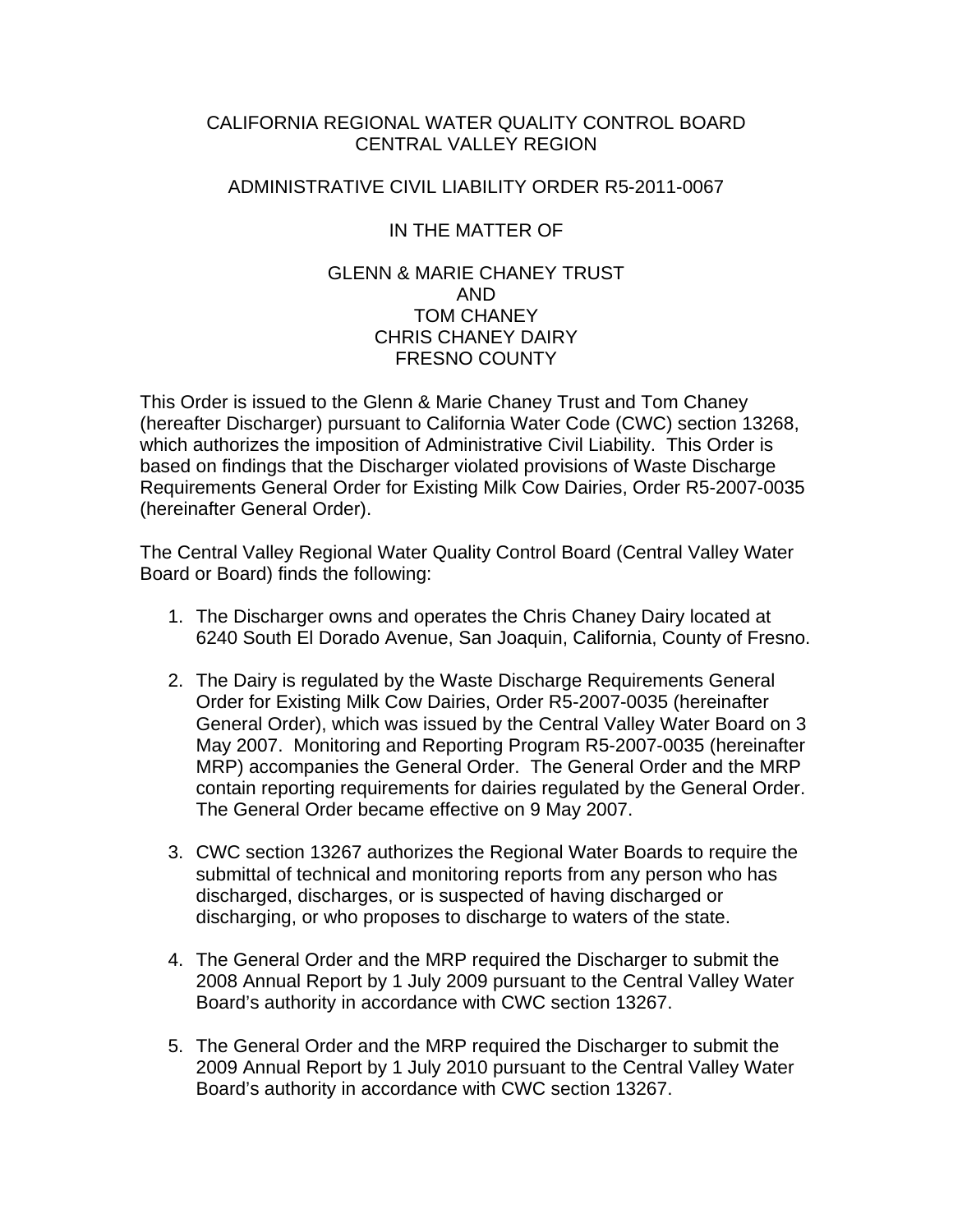- 6. The General Order and MRP required the Discharger to submit a Waste Management Plan by 1 July 2009 pursuant to the Central Valley Water Board's authority in accordance with CWC section 13267. However, the General Order was amended by Order No. R5-2009-0029 to extend the deadline to submit the Waste Management Plan to 1 July 2010 in order to give enrollees additional time to submit this plan.
- 7. The Discharger violated CWC section 13267 by failing to submit the 2008 Annual Report, the 2009 Annual Report, and Waste Management Plan required by the General Order and Monitoring and Reporting Program by the required deadlines.
- 8. On 23 July 2009, the Central Valley Water Board staff issued a Notice of Violation, notifying the Discharger that the 2008 Annual Report had not been received. The Notice of Violation also requested that the delinquent report be submitted as soon as possible to minimize potential liability.
- 9. A Hearing Panel composed of three members of the Central Valley Water Board held a hearing on this matter in Fresno on 14 July 2011. The Hearing Panel recommended that civil liability should be imposed upon the Discharger in the amount of \$19,800.
- 10. On 10 December 2009, the Executive Officer issued Conditional Early Settlement Offer R5-2009-0582-M to the Discharger. The Offer provided the Discharger with an opportunity to settle the violation identified above through an expedited settlement process by submitting the past-due 2008 Annual Report and paying a penalty in the amount of two thousand dollars (\$2,000), by 14 January 2010. The Offer was issued via Certified Mail, but was returned to the Central Valley Water Board office unclaimed.
- 11. On 16 August 2010, the Central Valley Water Board staff issued two Notices of Violation pertaining to the two missing reports notifying the Discharger that the 2009 Annual Report and the Waste Management Plan had not been received. Both Notices of Violation requested that the delinquent reports be submitted as soon as possible to minimize potential liability.
- 12. On 5 May 2011, the Executive Officer issued Administrative Civil Liability Complaint (Complaint) No. R5-2011-0541to the Discharger recommending that the Central Valley Water Board assess the Discharger an administrative civil liability in the amount of \$19,800 pursuant to CWC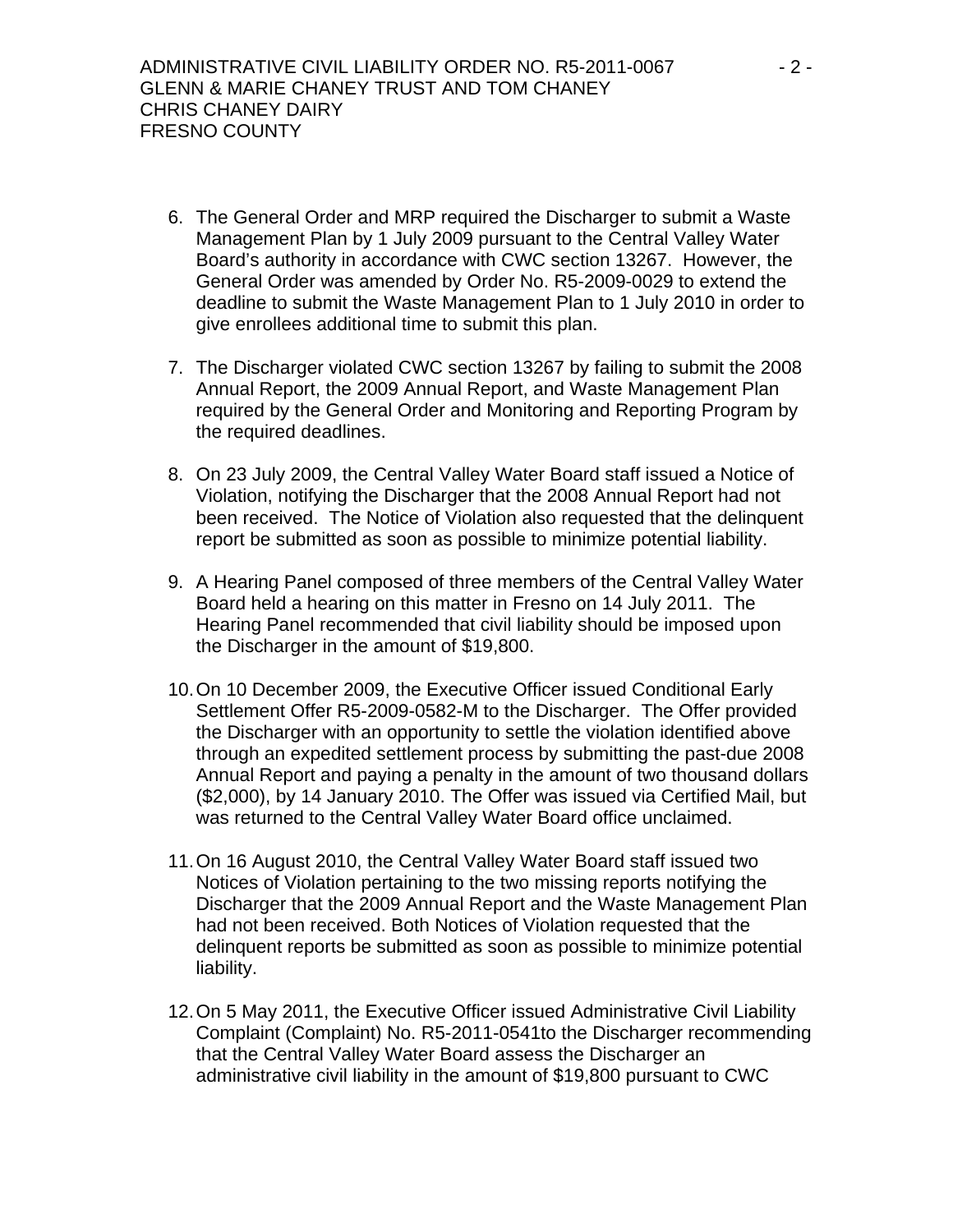section 13268 for the failure to submit the 2008 Annual Report, the 2009 Annual Report and the Waste Management Plan.

- 13. Upon considering the Hearing Panel's final report and making an independent review of the record, the Central Valley Water Board during its meeting on 13 October 2011 adopted the findings of the Hearing Panel's report as its own and upheld the imposition of the Hearing Panel's proposed administrative civil liability on the Discharger. Therefore, the Central Valley Water Board has determined that civil liability should be imposed upon the Discharger in the amount of \$19,800.
- 14. Issuance of this Administrative Civil Liability Order to enforce CWC Division 7, Chapter 5.5 is exempt from the provisions of the California Environmental Quality Act (Pub. Resources Code § 21000 et seq.), in accordance with California Code of Regulations, title 14, section 15321(a)(2).
- 15. This Order is effective and final upon issuance by the Central Valley Water Board. Payment must be received by the Central Valley Water Board no later than thirty (30) days from the date on which this Order is issued.
- 16. In the event that the Discharger fails to comply with the requirements of this Order, the Executive Officer or her delegee is authorized to refer this matter to the Attorney General's Office for enforcement.
- 17. Any person aggrieved by this action of the Central Valley Water Board may petition the State Water Board to review the action in accordance with CWC section 13320 and California Code of Regulations, title 23, sections 2050 and following. The State Water Board must receive the petition by 5:00 p.m., 30 days after the date that this Order becomes final, except that if the thirtieth day following the date that this Order becomes final falls on a Saturday, Sunday, or state holiday, the petition must be received by the State Water Board by 5:00 p.m. on the next business day. Copies of the law and regulations applicable to filing petitions may be found on the Internet at:

[http://www.waterboards.ca.gov/public\\_notices/petitions/water\\_quality](http://www.waterboards.ca.gov/public_notices/petitions/water_quality) or will be provided upon request.